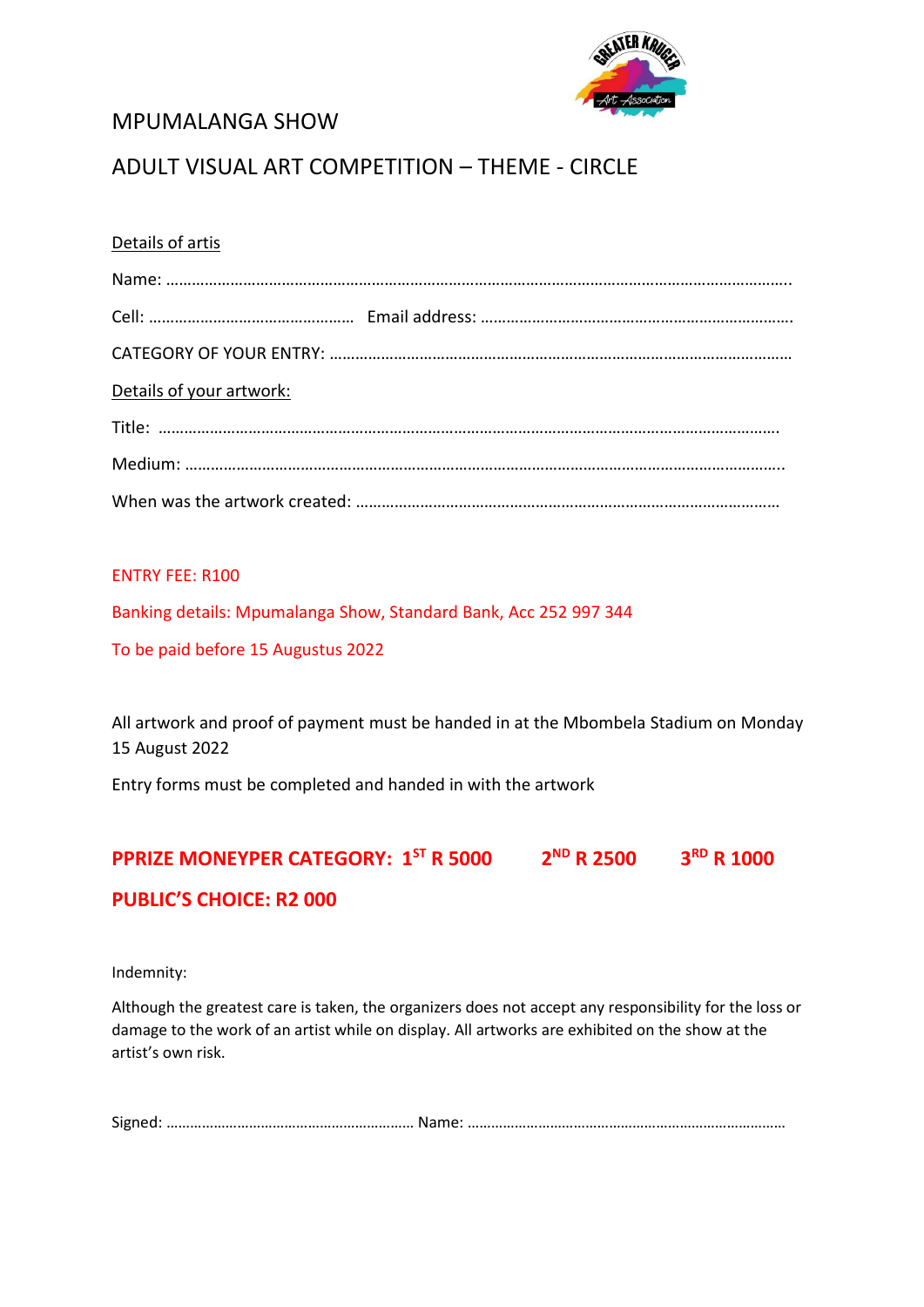#### **MPUMALANGA SHOW VISUAL ART COMPETITION 2022**

#### **TERMS AND CONDITIONS**

**Medium:** All mediums, 2 and 3 dimensional will be accepted

**Categories:** Wildlife, still life, portraits, abstract, contemporary etc.

#### **Prizes:**

**1 st** R 5000.00 **2 nd**: R 2500 **3 rd**: R 1000

#### **Public's choice:** R2 000

Public can vote for what they think is the best artwork form the competition entries.

(Competition entries can also be displayed amongst the other art in the Art Tent)

Certificates will be awarded for the best in each category/medium

- 1, You must be 18 to enter.
- 2, The 2022 Theme is "Circle", use your creativity and think widely.
- 3. Entry fee: R150 per entry You may enter as many artworks as you wish.
- 4, Artworks must be delivered to the Mbombela stadium on 15 August 2022, from 9:00 till 15:00
- 5, All artwork must be professionally presented. Must be ready to hang/display and work on paper must be mounted on a strong backing
- 5, Finalists artwork will be exhibited at the show from 24 -27 August 2022
- 6, Finalists will receive a **free entry ticket** to the show for Saturday 27 August 2022
- 7, The judges' decisions are final, and the finalists will be announced on Friday 26 August 2022
- 8, Winners will be announced on Saturday 27 August 2022 with a special ceremony at the Art Exhibition tent.
- 9, No discussions will be held with any artists after judgement.
- 10, For more info, please do not hesitate to contact Hannes Scholtz on 082 821 5060 / [Scholtz.mj@gmail.](mailto:Scholtz.mj@gmail)